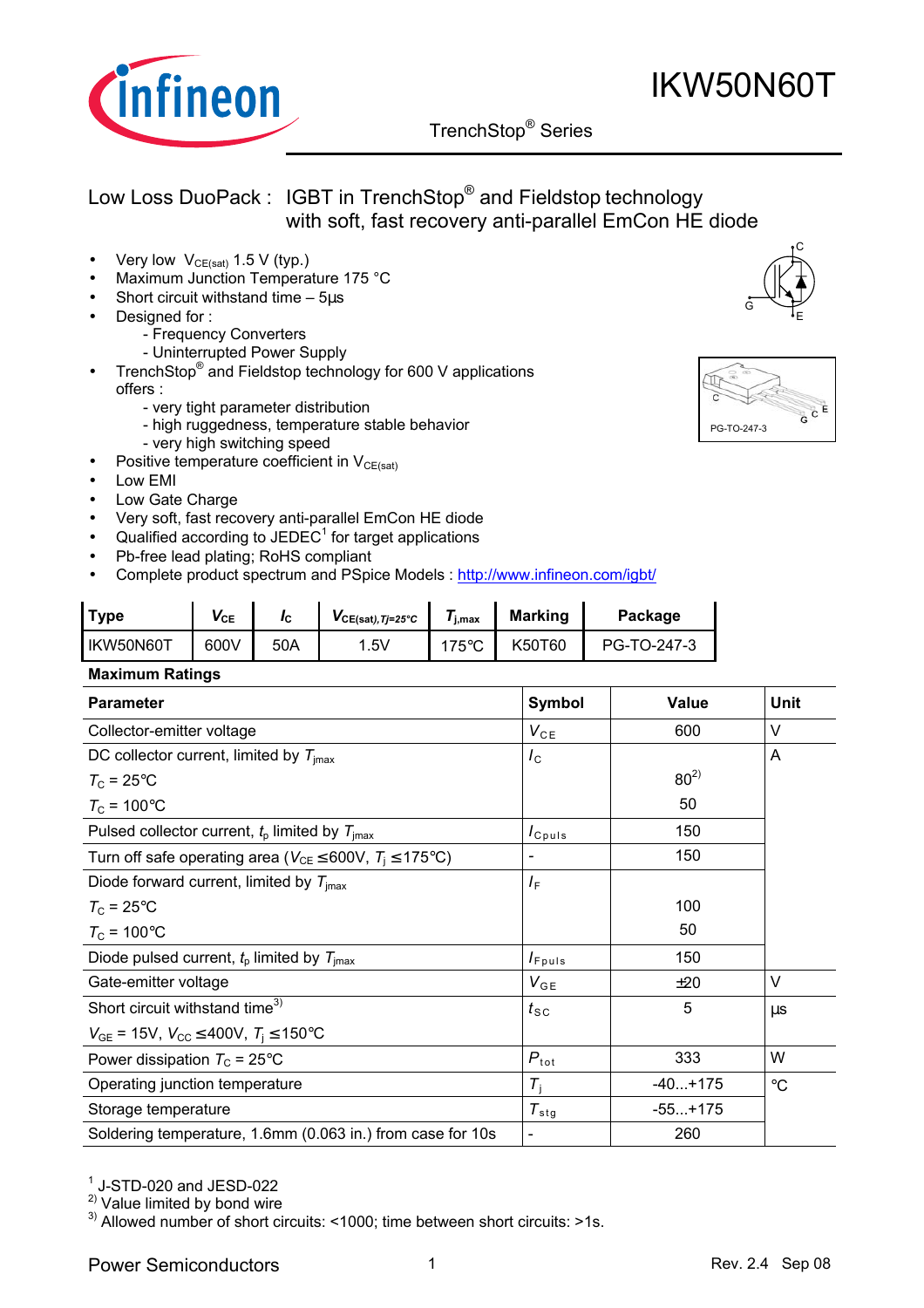

## TrenchStop® Series q

### **Thermal Resistance**

| <b>Parameter</b>          | Symbol          | <b>Conditions</b> | Max. Value | Unit |
|---------------------------|-----------------|-------------------|------------|------|
| <b>Characteristic</b>     |                 |                   |            |      |
| IGBT thermal resistance,  | $R_{thJC}$      |                   | 0.45       | K/W  |
| junction - case           |                 |                   |            |      |
| Diode thermal resistance, | $R_{\rm thJCD}$ |                   | 0.8        |      |
| junction - case           |                 |                   |            |      |
| Thermal resistance,       | $R_{thJA}$      |                   | 40         |      |
| junction - ambient        |                 |                   |            |      |

### **Electrical Characteristic,** at  $T_j$  = 25 °C, unless otherwise specified

|                                      |                   | Symbol<br><b>Conditions</b>         |      | <b>Value</b>             |      |      |
|--------------------------------------|-------------------|-------------------------------------|------|--------------------------|------|------|
| <b>Parameter</b>                     |                   |                                     | min. | Typ.                     | max. | Unit |
| <b>Static Characteristic</b>         |                   |                                     |      |                          |      |      |
| Collector-emitter breakdown voltage  | $V_{\rm (BR)CES}$ | $V_{GE} = 0V$ , $I_C = 0.2mA$       | 600  | $\overline{\phantom{a}}$ |      | V    |
| Collector-emitter saturation voltage | $V_{CE(sat)}$     | $V_{GE}$ = 15V, $I_C$ =50A          |      |                          |      |      |
|                                      |                   | $T_i = 25^{\circ}$ C                |      | 1.5                      | 2    |      |
|                                      |                   | $T_i = 175$ °C                      |      | 1.9                      |      |      |
| Diode forward voltage                | $V_{\rm F}$       | $V_{GE} = 0V$ , $I_F = 50A$         |      |                          |      |      |
|                                      |                   | $T_i = 25^{\circ}$ C                |      | 1.65                     | 2.05 |      |
|                                      |                   | $T_i = 175$ °C                      |      | 1.6                      |      |      |
| Gate-emitter threshold voltage       | $V_{GE(th)}$      | $I_{C} = 0.8$ mA, $V_{CE} = V_{GE}$ | 4.1  | 4.9                      | 5.7  |      |
| Zero gate voltage collector current  | $I_{\text{CES}}$  | $V_{CF}$ =600V,<br>$V_{GE} = 0V$    |      |                          |      | μA   |
|                                      |                   | $T_i = 25^{\circ}$ C                |      |                          | 40   |      |
|                                      |                   | $T_i = 175$ °C                      |      | $\overline{\phantom{0}}$ | 1000 |      |
| Gate-emitter leakage current         | $I_{\text{GES}}$  | $V_{CE} = 0V, V_{GE} = 20V$         |      |                          | 100  | nA   |
| Transconductance                     | $g_{fs}$          | $V_{CE} = 20V$ , $I_C = 50A$        |      | 31                       |      | S    |
| Integrated gate resistor             | $R_{Gint}$        |                                     |      |                          |      | Ω    |

## **Dynamic Characteristic**

| Input capacitance                             | $C_{iss}$         | $V_{CE} = 25V$ ,                                                                    | 3140  | pF |
|-----------------------------------------------|-------------------|-------------------------------------------------------------------------------------|-------|----|
| Output capacitance                            | $C_{\text{oss}}$  | $V_{GE} = 0V$ ,                                                                     | 200   |    |
| Reverse transfer capacitance                  | $C_{rss}$         | $f = 1$ MHz                                                                         | 93    |    |
| Gate charge                                   | $Q_{\text{Gate}}$ | $V_{\text{cc}}$ =480V, $I_{\text{c}}$ =50A                                          | 310   | nС |
|                                               |                   | $V_{GE}$ =15V                                                                       |       |    |
| Internal emitter inductance                   | $L_{F}$           |                                                                                     | 13    | nH |
| measured 5mm (0.197 in.) from case            |                   |                                                                                     |       |    |
| Short circuit collector current <sup>1)</sup> | $I_{C(SC)}$       | $V_{GE}$ =15V, $t_{SC}$ ≤5µs<br>$V_{\text{CC}} = 400V,$<br>$T_i \leq 150^{\circ}$ C | 458.3 | A  |

 $1)$  Allowed number of short circuits: <1000; time between short circuits: >1s.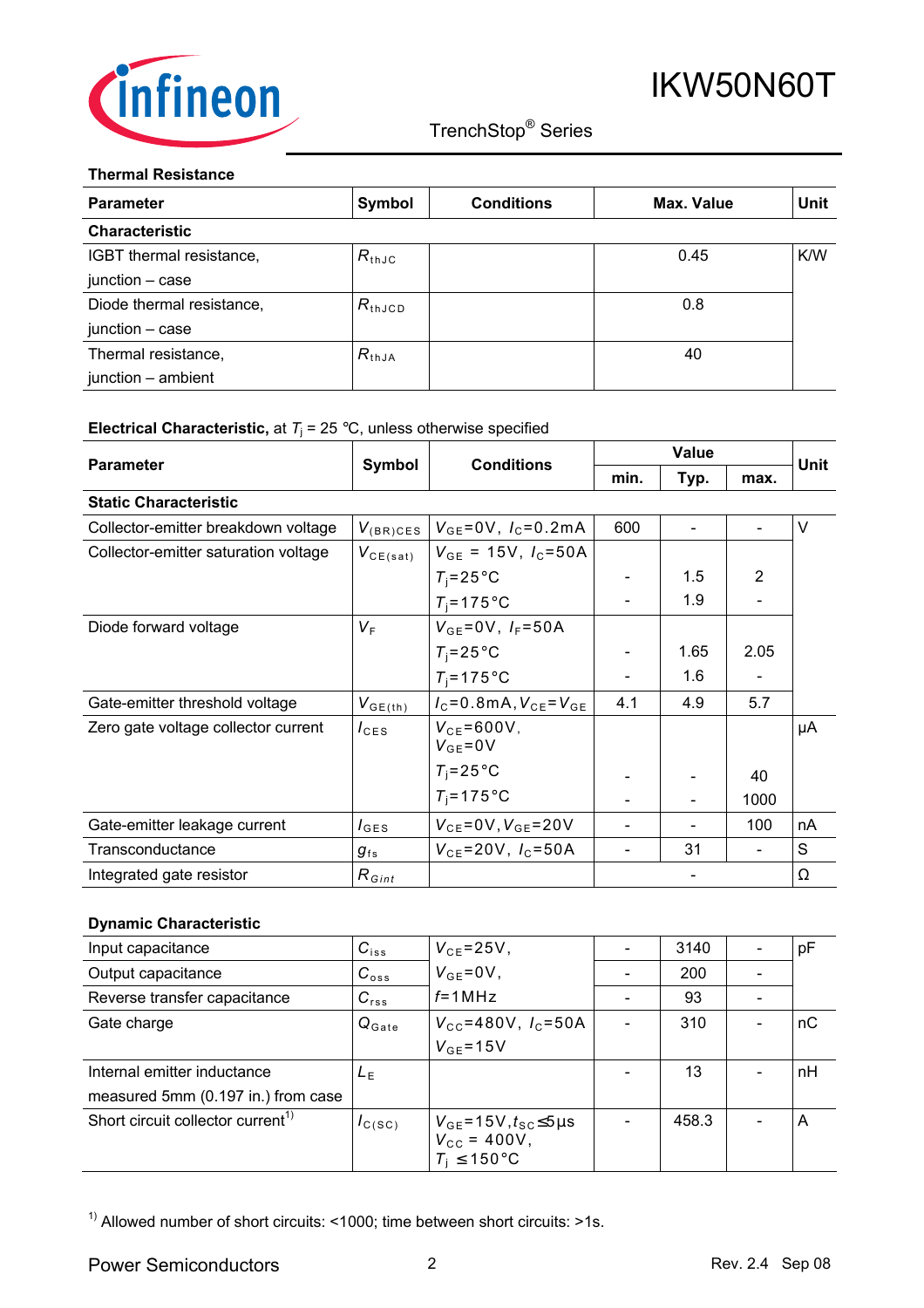

## TrenchStop® Series q

### **Switching Characteristic, Inductive Load,** at *T*<sup>j</sup> =25 °C

|                                                                    |                             |                                                                                                        | <b>Value</b> |      |      | Unit      |
|--------------------------------------------------------------------|-----------------------------|--------------------------------------------------------------------------------------------------------|--------------|------|------|-----------|
| <b>Parameter</b>                                                   | <b>Conditions</b><br>Symbol |                                                                                                        | min.         | Typ. | max. |           |
| <b>IGBT Characteristic</b>                                         |                             |                                                                                                        |              |      |      |           |
| Turn-on delay time                                                 | $t_{\text{d}(on)}$          | $T_i = 25^{\circ}$ C,                                                                                  |              | 26   |      | ns        |
| Rise time                                                          | $t_{\rm r}$                 | $V_{\text{cc}}$ =400V, $I_{\text{c}}$ =50A,                                                            |              | 29   |      |           |
| Turn-off delay time                                                | $t_{\sf d(\sf off)}$        | $V_{GE} = 0/15V,$<br>$R_{\rm G}$ = 7 $\Omega$ ,<br>$L_{\sigma}^{1}$ = 103nH,<br>$C_{\sigma}^{1}$ =39pF |              | 299  |      |           |
| Fall time                                                          | tŧ                          |                                                                                                        |              | 29   |      |           |
| Turn-on energy                                                     | $E_{\rm on}$                |                                                                                                        |              | 1.2  |      | mJ        |
| Turn-off energy                                                    | $E_{\mathsf{off}}$          | Energy losses include<br>"tail" and diode                                                              |              | 1.4  |      |           |
| Total switching energy                                             | $E_{\text{ts}}$             | reverse recovery.                                                                                      |              | 2.6  |      |           |
| <b>Anti-Parallel Diode Characteristic</b>                          |                             |                                                                                                        |              |      |      |           |
| Diode reverse recovery time                                        | $t_{\rm rr}$                | $T_i = 25^{\circ}$ C,                                                                                  |              | 143  |      | ns        |
| Diode reverse recovery charge                                      | $Q_{rr}$                    | $V_R = 400V$ , $I_F = 50A$ ,                                                                           |              | 1.8  |      | μC        |
| Diode peak reverse recovery current                                | $I_{\rm rrm}$               | $di_F/dt = 1280A/\mu s$                                                                                |              | 27.7 |      | A         |
| Diode peak rate of fall of reverse<br>recovery current during $tb$ | $di_{rr}/dt$                |                                                                                                        |              | 671  |      | $A/\mu s$ |

### **Switching Characteristic, Inductive Load,** at *T*<sup>j</sup> =175 °C

|                                                                    |                          |                                                                                                       | <b>Value</b> |      |      |             |
|--------------------------------------------------------------------|--------------------------|-------------------------------------------------------------------------------------------------------|--------------|------|------|-------------|
| <b>Parameter</b>                                                   | Symbol                   | <b>Conditions</b>                                                                                     | min.         | Typ. | max. | <b>Unit</b> |
| <b>IGBT Characteristic</b>                                         |                          |                                                                                                       |              |      |      |             |
| Turn-on delay time                                                 | $t_{\text{\tiny d(0n)}}$ | $T_i = 175$ °C,                                                                                       |              | 27   |      | ns          |
| Rise time                                                          | $t_{\rm r}$              | $V_{\text{cc}}$ =400V, $I_{\text{c}}$ =50A,                                                           |              | 33   |      |             |
| Turn-off delay time                                                | $t_{\sf d(\sf off)}$     | $V_{GE} = 0/15V$ ,<br>$R_{\rm G}$ = 7 $\Omega$<br>$L_{\sigma}^{1}$ = 103nH,<br>$C_{\sigma}^{1}$ =39pF |              | 341  |      |             |
| Fall time                                                          | $t_{\rm f}$              |                                                                                                       |              | 55   |      |             |
| Turn-on energy                                                     | $E_{\rm on}$             |                                                                                                       |              | 1.8  |      | mJ          |
| Turn-off energy                                                    | $E_{\mathsf{off}}$       | Energy losses include<br>"tail" and diode                                                             |              | 1.8  |      |             |
| Total switching energy                                             | $E_{\text{ts}}$          | reverse recovery.                                                                                     |              | 3.6  |      |             |
| <b>Anti-Parallel Diode Characteristic</b>                          |                          |                                                                                                       |              |      |      |             |
| Diode reverse recovery time                                        | $t_{\rm rr}$             | $T_i = 175$ °C                                                                                        |              | 205  |      | ns          |
| Diode reverse recovery charge                                      | $Q_{rr}$                 | $V_R = 400V$ , $I_F = 50A$ ,                                                                          |              | 4.3  |      | μC          |
| Diode peak reverse recovery current                                | $I_{\text{rrm}}$         | $di_F/dt = 1280A/\mu s$                                                                               |              | 40.7 |      | A           |
| Diode peak rate of fall of reverse<br>recovery current during $tb$ | $di_{rr}/dt$             |                                                                                                       |              | 449  |      | $A/\mu s$   |

<sup>1)</sup> Leakage inductance  $L_{\sigma}$  and Stray capacity  $C_{\sigma}$  due to dynamic test circuit in Figure E.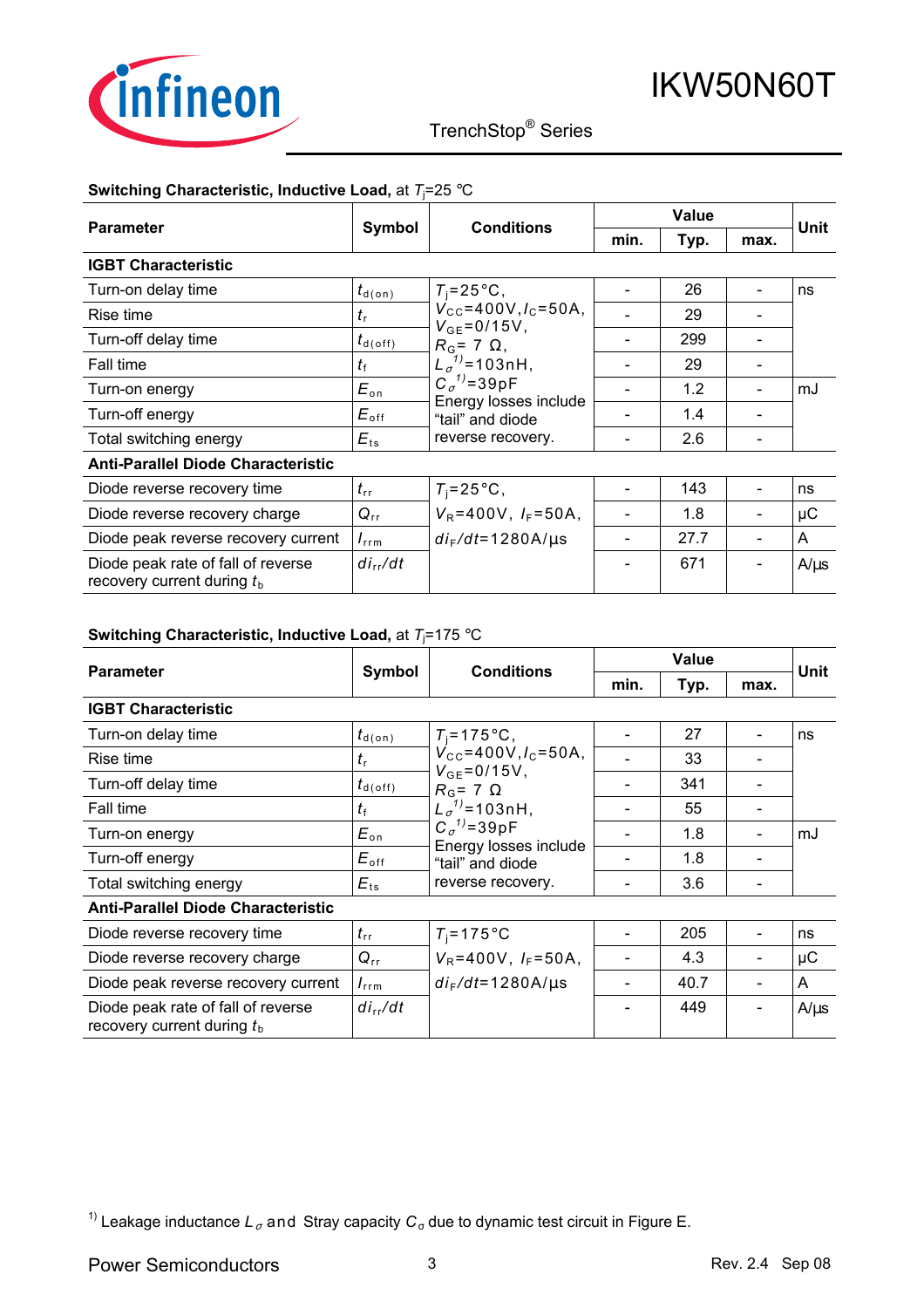

## TrenchStop® Series q

IKW50N60T

#### *t* <sup>p</sup>=2µs 140A 100A 120A  $10\mu s$ C, COLLECTOR CURRENT *I*C, COLLECTOR CURRENT C, COLLECTOR CURRENT *I*C, COLLECTOR CURRENT 100A  $T_c$ =80°C 80A 10A 50µs  $T_c$ =110°C 60A 40A *Ic* ₩ 1ms Ш 20A *Ic*1A DC 10ms  $0A$ 100Hz 1kHz 10kHz 100kHz 1V 10V 100V 1000V *f*, SWITCHING FREQUENCY *V*<sub>CE</sub>, COLLECTOR-EMITTER VOLTAGE **Figure 1. Collector current as a function of Figure 2. Safe operating area switching frequency**   $(D = 0, T_c = 25^{\circ}C, T_i \le 175^{\circ}C;$  $V_{GF}$ =15V)  $(T_i \le 175^{\circ} \text{C}, D = 0.5, V_{CE} = 400 \text{V},$  $V_{GE} = 0/+15V, R_G = 7Ω$ ) 300W 80A 250W P<sub>tot</sub>, POWER DISSIPATION *l*c, COLLECTOR CURRENT *I*C, COLLECTOR CURRENT *P*tot, POWER DISSIPATION 60A 200W 150W 40A 100W 20A 50W  $0<sub>A</sub>$ 0W 35°C 50°C 75°C 100°C 125°C 150°C 25°C 75°C 125°C  $T_{C}$ , CASE TEMPERATURE  $T_{C}$ , CASE TEMPERATURE **Figure 3. Power dissipation as a function of Figure 4. Collector current as a function of case temperature case temperature**

 $(T_i \leq 175^{\circ}C)$ 

 $(V_{GE}$  ≥ 15V,  $T_i$  ≤ 175°C)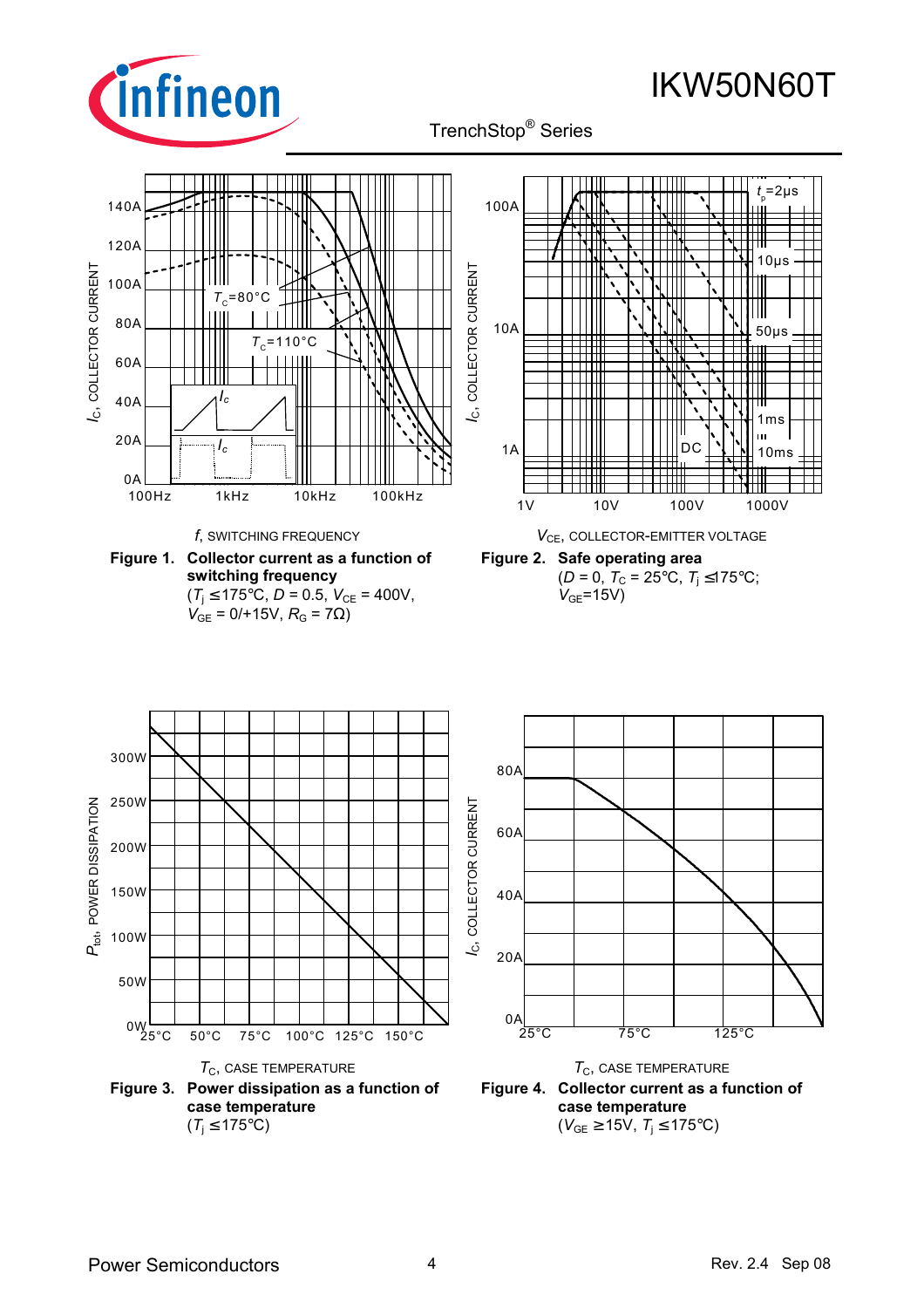

TrenchStop® Series q



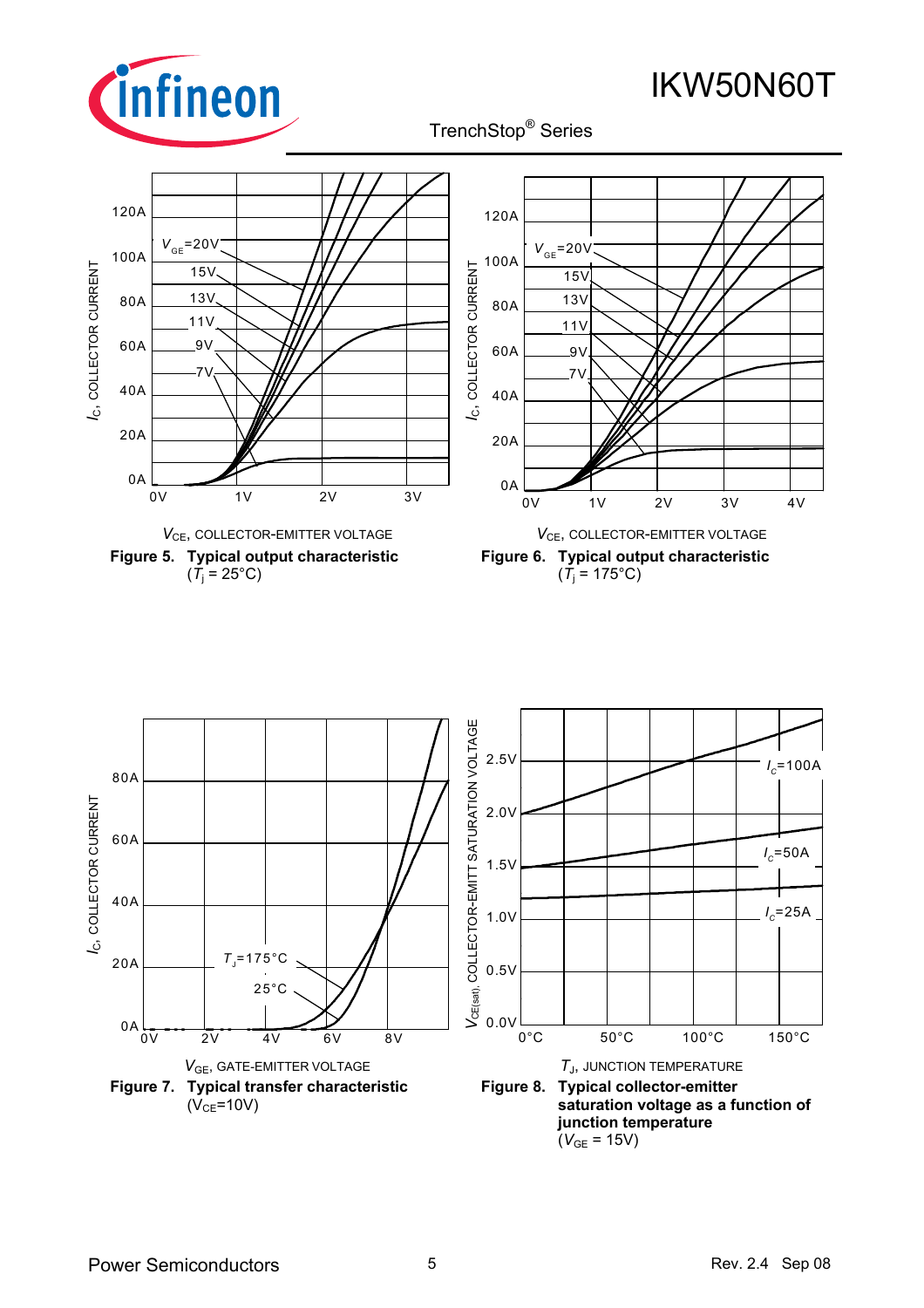

TrenchStop® Series q

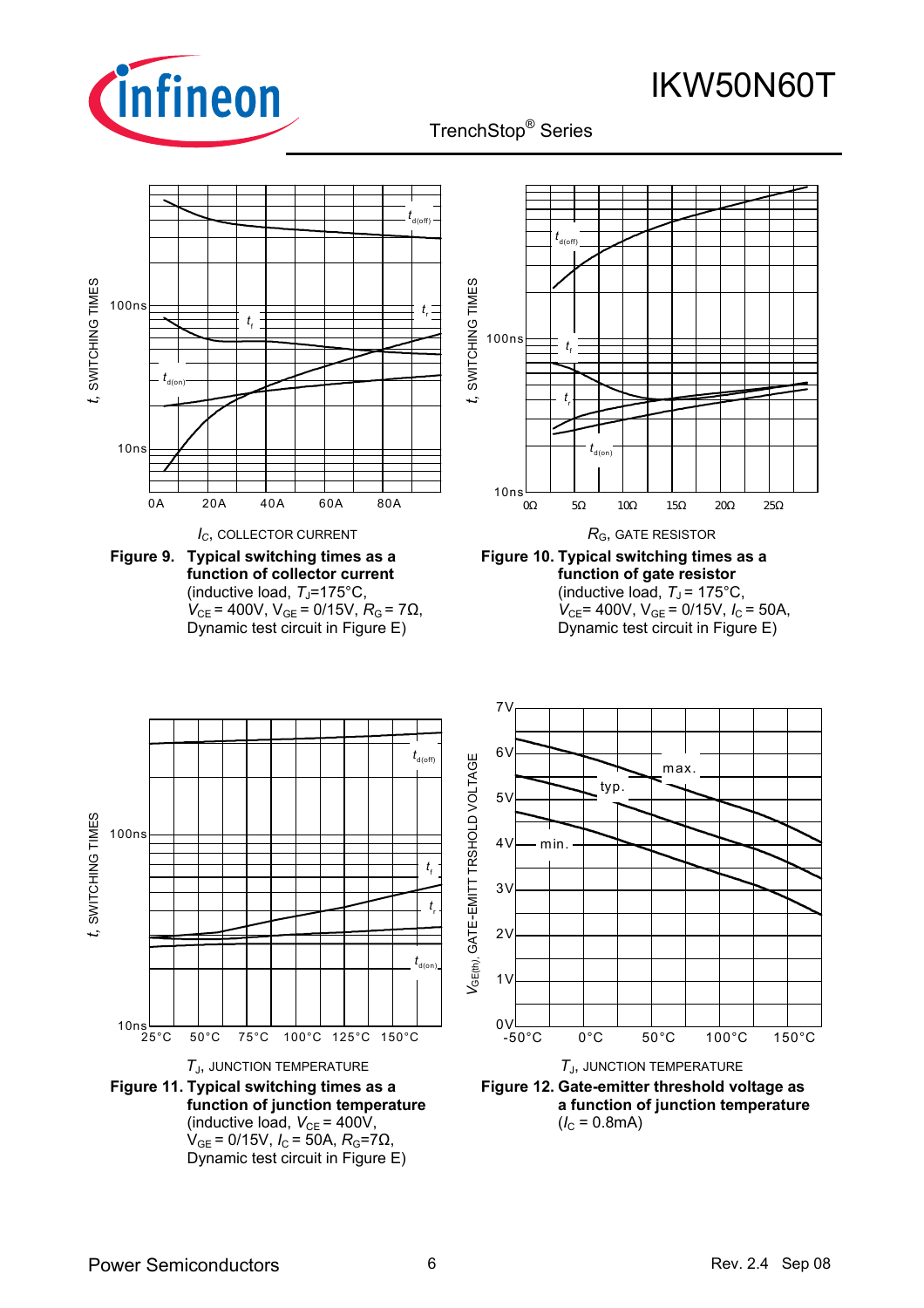

TrenchStop® Series q

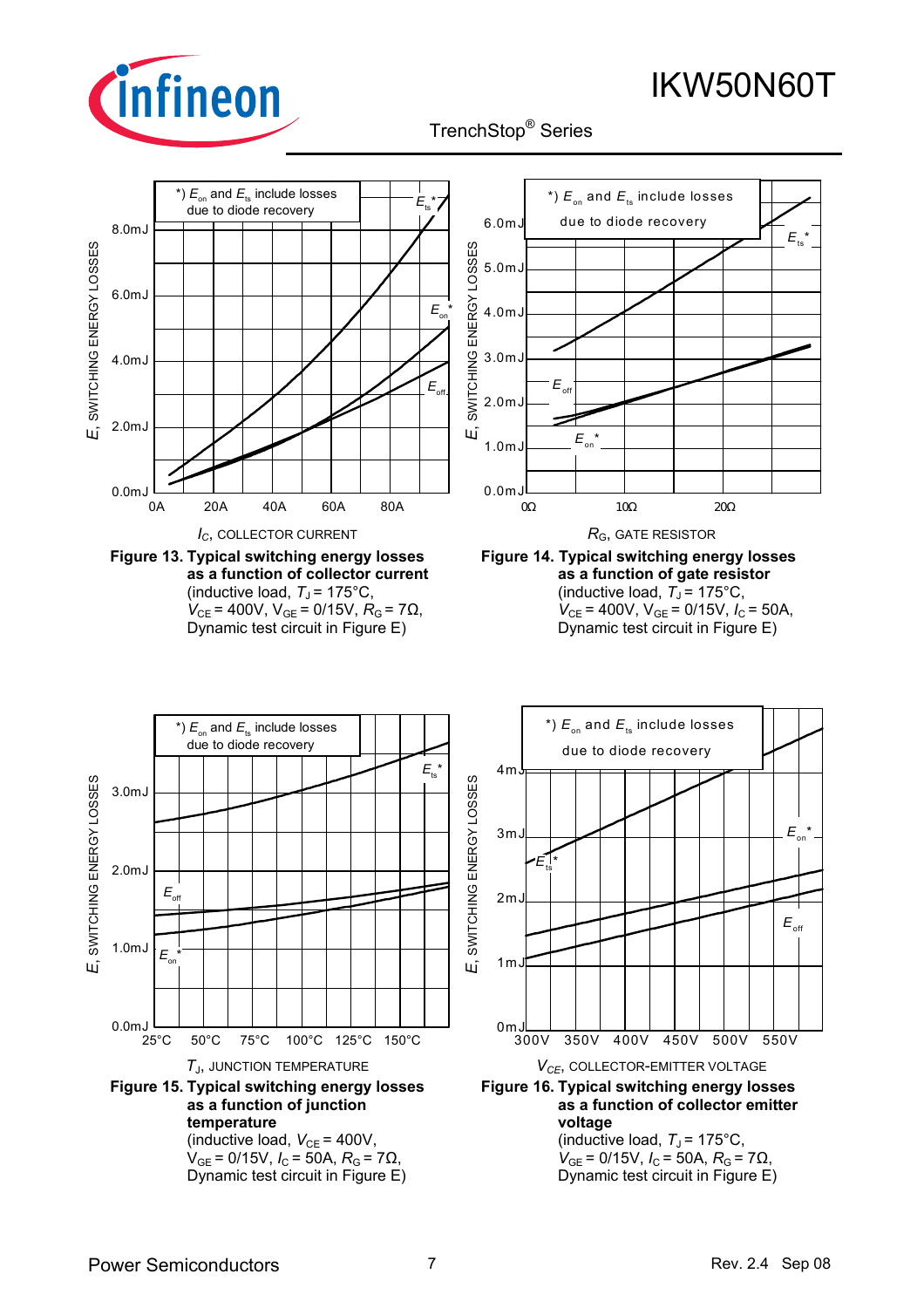

TrenchStop® Series q





**Figure 18. Typical capacitance as a function of collector-emitter voltage**   $(V_{GE}=0V, f=1 MHz)$ 

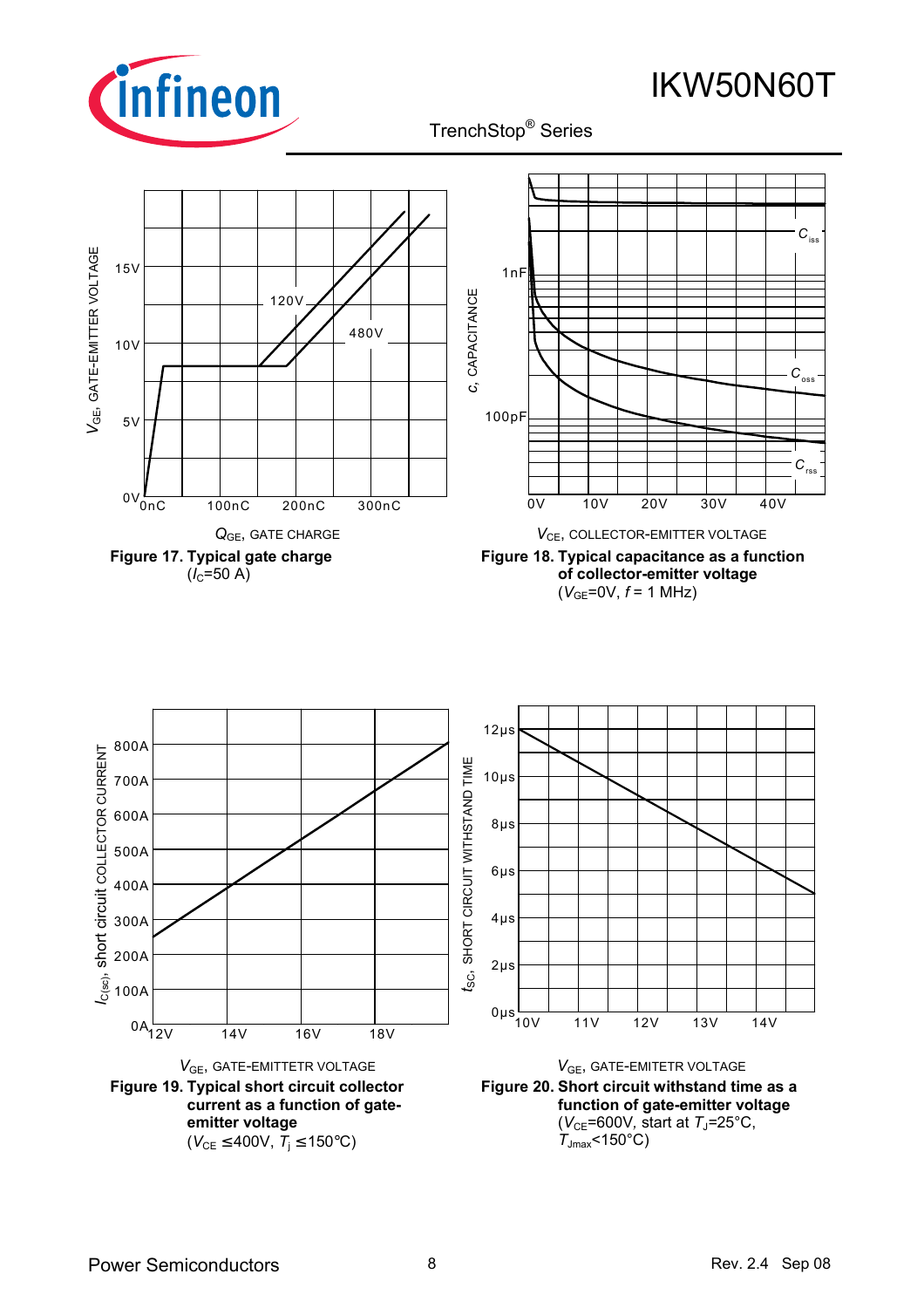

# TrenchStop® Series q

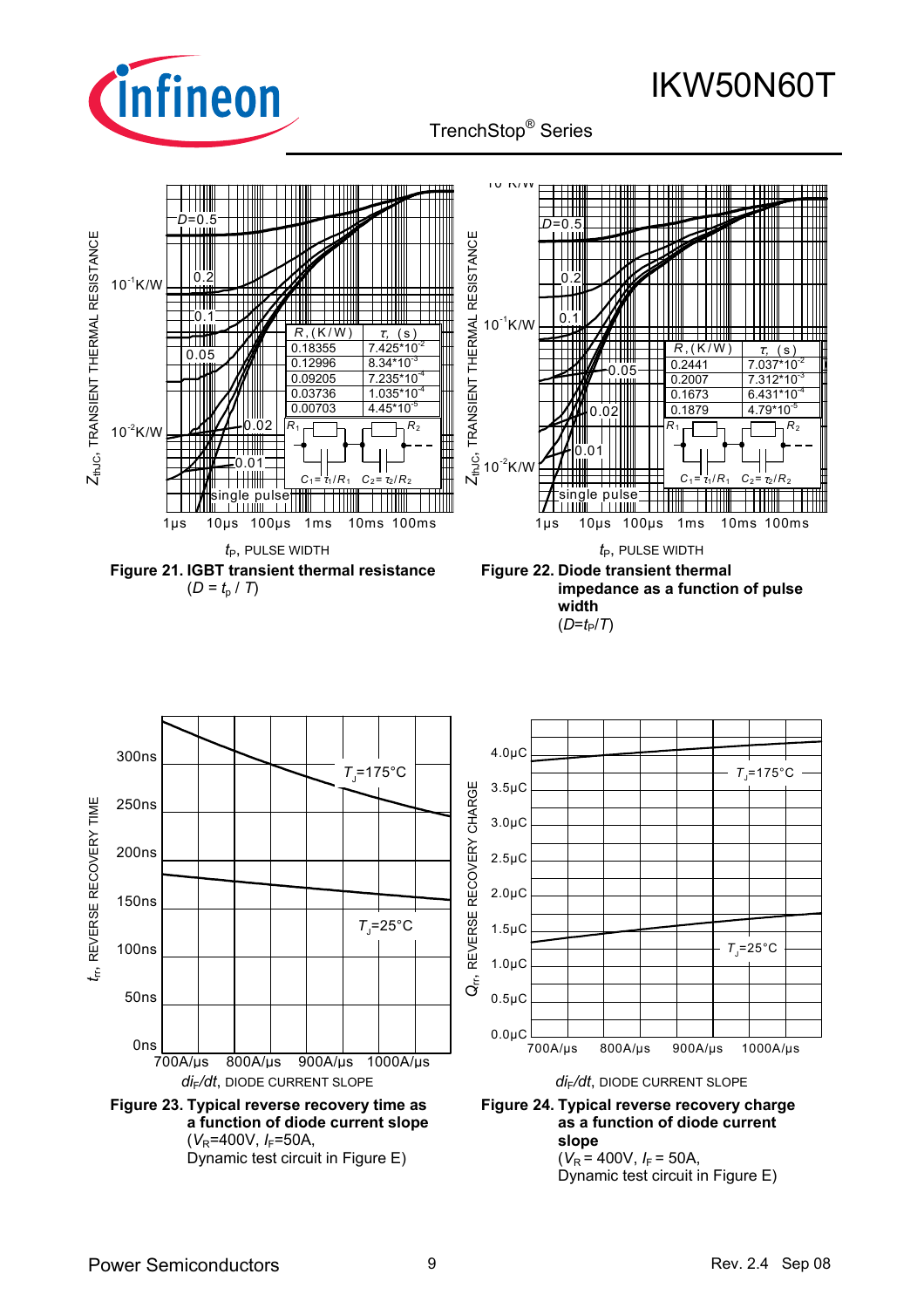

TrenchStop® Series q

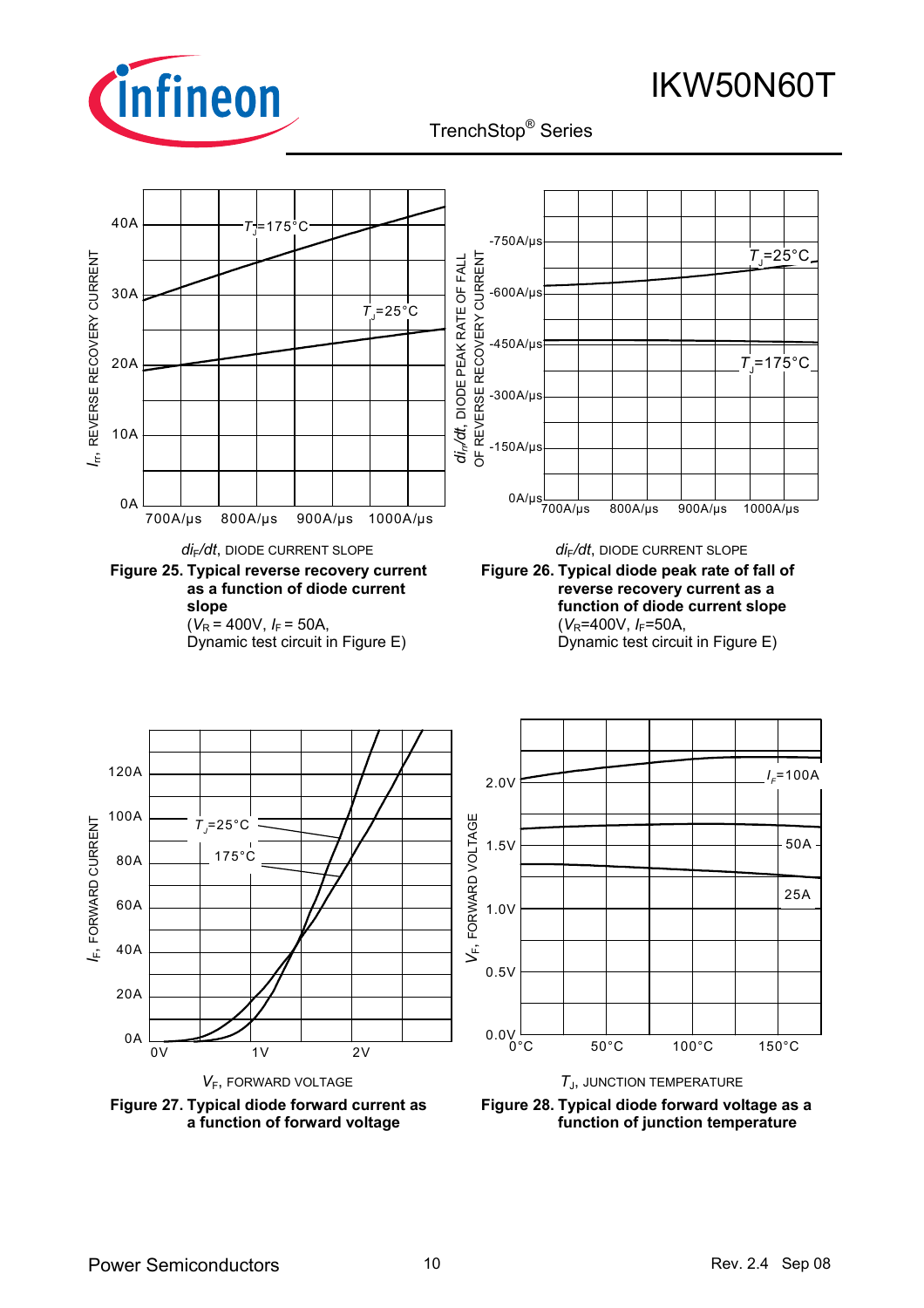

TrenchStop® Series q

PG-TO247-3



|                | <b>MILLIMETERS</b> |            | <b>INCHES</b> |            |
|----------------|--------------------|------------|---------------|------------|
| <b>DIM</b>     | <b>MIN</b>         | <b>MAX</b> | <b>MIN</b>    | <b>MAX</b> |
| Α              | 4.90               | 5.16       | 0.193         | 0.203      |
| A <sub>1</sub> | 2.27               | 2.53       | 0.089         | 0.099      |
| A2             | 1.85               | 2.11       | 0.073         | 0.083      |
| b              | 1.07               | 1.33       | 0.042         | 0.052      |
| b1             | 1.90               | 2.41       | 0.075         | 0.095      |
| b2             | 1.90               | 2.16       | 0.075         | 0.085      |
| b3             | 2.87               | 3.38       | 0.113         | 0.133      |
| <b>b4</b>      | 2.87               | 3.13       | 0.113         | 0.123      |
| C              | 0.55               | 0.68       | 0.022         | 0.027      |
| D              | 20.82              | 21.10      | 0.820         | 0.831      |
| D <sub>1</sub> | 16.25              | 17.65      | 0.640         | 0.695      |
| D <sub>2</sub> | 1.05               | 1.35       | 0.041         | 0.053      |
| E              | 15.70              | 16.03      | 0.618         | 0.631      |
| E <sub>1</sub> | 13.10              | 14.15      | 0.516         | 0.557      |
| E <sub>2</sub> | 3.68               | 5.10       | 0.145         | 0.201      |
| E3             | 1.68               | 2.60       | 0.066         | 0.102      |
| e              |                    | 5.44       | 0.214         |            |
| N              |                    | 3          | 3             |            |
|                | 19.80              | 20.31      | 0.780         | 0.799      |
| L1             | 4.17               | 4.47       | 0.164         | 0.176      |
| øP             | 3.50               | 3.70       | 0.138         | 0.146      |
| Q              | 5.49               | 6.00       | 0.216         | 0.236      |
| S              | 6.04               | 6.30       | 0.238         | 0.248      |



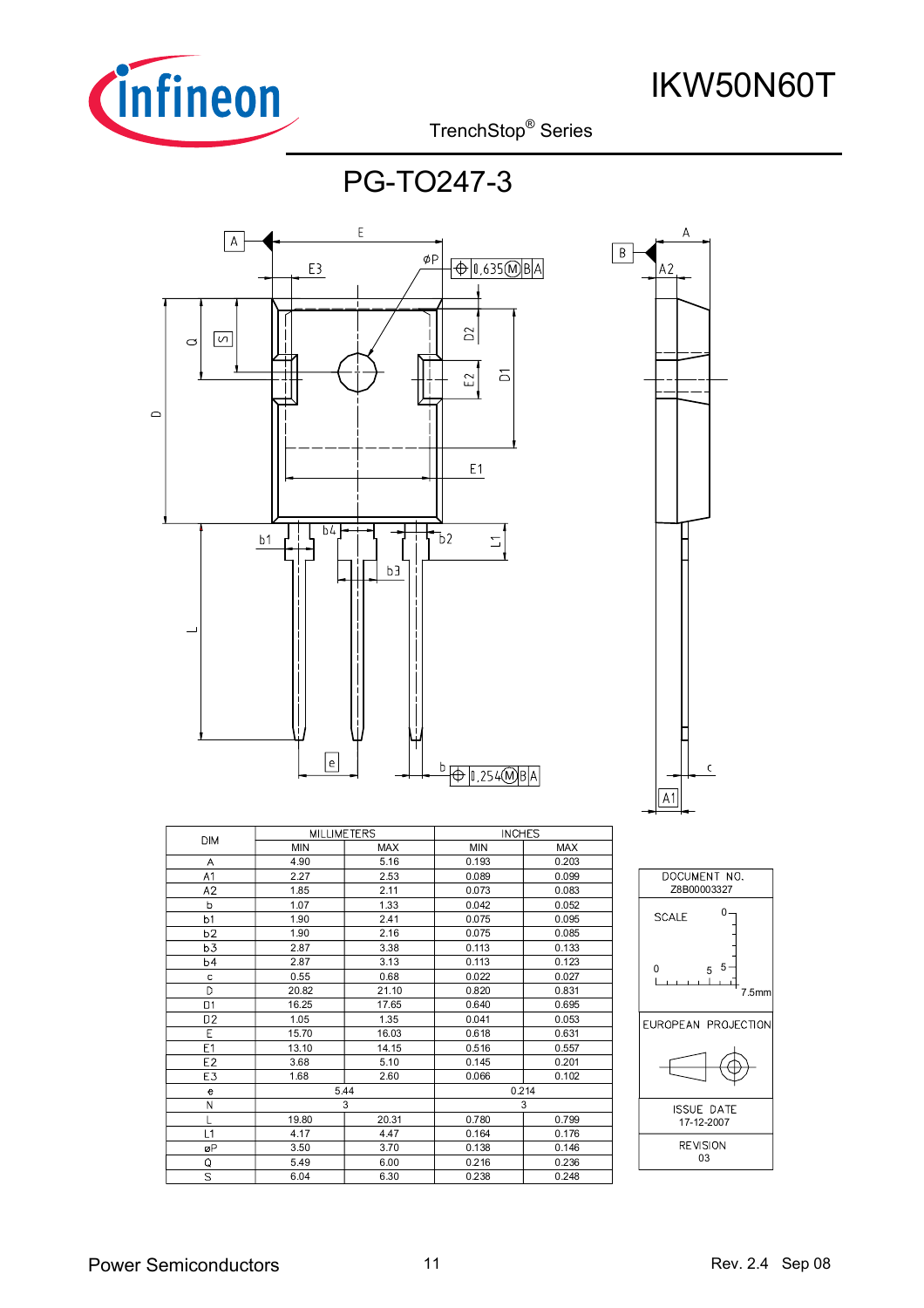

 IKW50N60T TrenchStop® Series q



**Figure E. Dynamic test circuit**